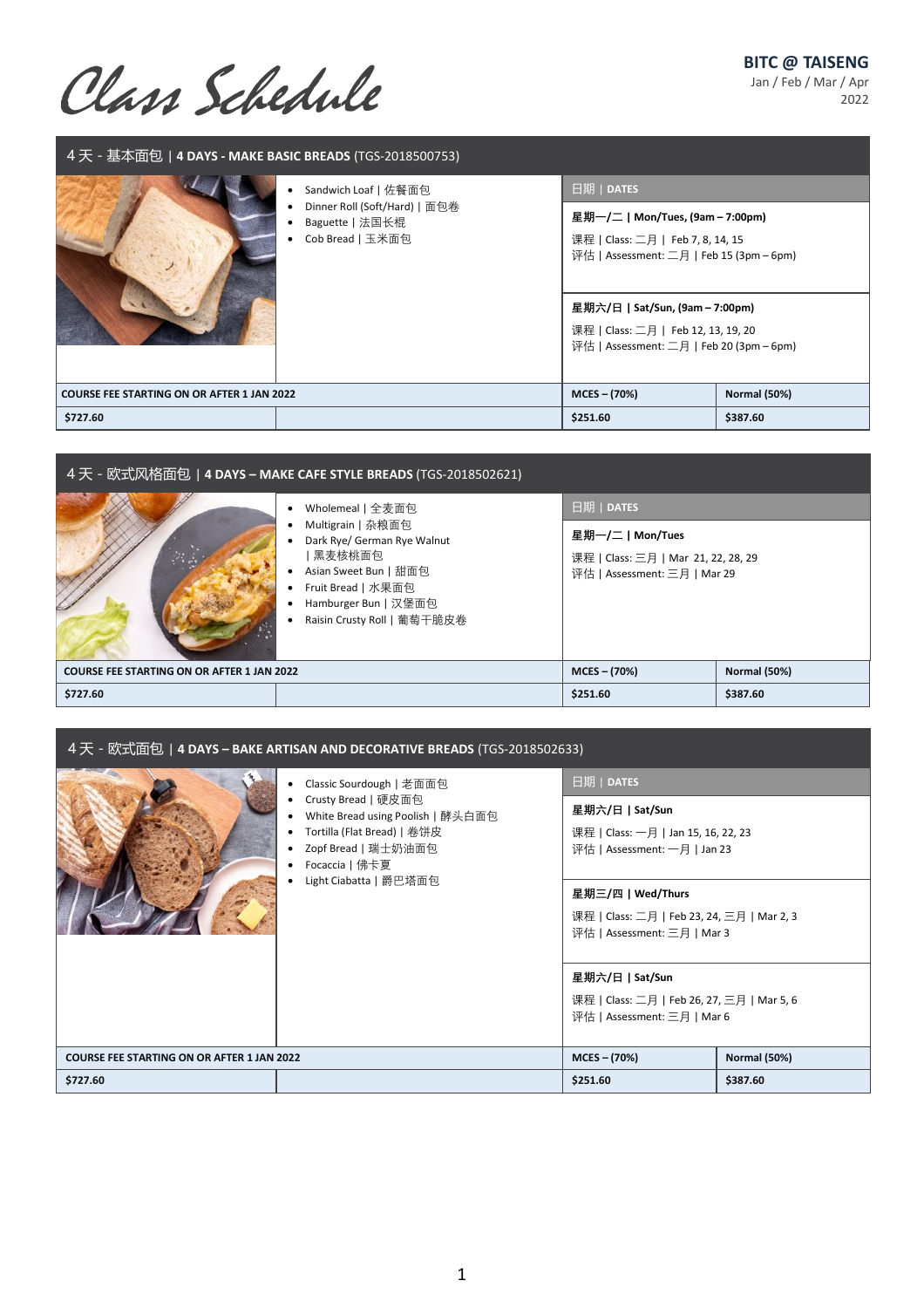| 4 天 - 初级蛋糕   <b>4 DAYS – MAKE BASIC CAKES</b> (TGS-2018500754) |                                                                                                                     |                                                                                                                                                                                                                                                        |              |  |
|----------------------------------------------------------------|---------------------------------------------------------------------------------------------------------------------|--------------------------------------------------------------------------------------------------------------------------------------------------------------------------------------------------------------------------------------------------------|--------------|--|
|                                                                | Sponge Cake   海绵蛋糕<br>Butter Cake   牛油蛋糕<br>Baked Cheesecake   烤芝士蛋糕<br>Swiss Roll   瑞士卷<br>Pandan Chiffon   斑斓戚风蛋糕 | 日期   DATES<br>星期一/二   Mon/Tues, (9am – 7:00pm)<br>课程   Class: 二月   Feb 7, 8, 14, 15<br>评估   Assessment: 二月   Feb 15 (3pm – 6pm)<br>星期四/五   Thurs/Fri, (9am – 7:00pm)<br>课程   Class: 三月  Mar 10, 11, 17, 18<br>评估   Assessment: 三月   Mar 18 (3pm – 6pm) |              |  |
| <b>COURSE FEE STARTING ON OR AFTER 1 JAN 2022</b>              |                                                                                                                     | $MCES - (70%)$                                                                                                                                                                                                                                         | Normal (50%) |  |
| \$727.60                                                       |                                                                                                                     | \$251.60                                                                                                                                                                                                                                               | \$387.60     |  |

| 4天 - 高级蛋糕   4 DAYS – PREPARE ADVANCED CAKES (TGS-2018502625) |                                                                                                                  |                                                                                                          |                     |  |
|--------------------------------------------------------------|------------------------------------------------------------------------------------------------------------------|----------------------------------------------------------------------------------------------------------|---------------------|--|
|                                                              | Strawberry Shortcake   草莓奶油蛋糕<br>Galaxy Glaze   镜面巧克力蛋糕<br>Classic French Opera   法式歌剧院蛋糕<br>Fondant Cake   翻糖蛋糕 | 日期   DATES                                                                                               |                     |  |
|                                                              |                                                                                                                  | 星期一/二丨Mon/Tues<br>课程   Class: 二月   Feb 21, 22, 28, 三月   Mar 1<br>评估   Assessment: 三月   Mar 1 (3pm – 6pm) |                     |  |
| <b>COURSE FEE STARTING ON OR AFTER 1 JAN 2022</b>            |                                                                                                                  | $MCES - (70%)$                                                                                           | <b>Normal (50%)</b> |  |
| \$727.60                                                     |                                                                                                                  | \$251.60                                                                                                 | \$387.60            |  |

| _3 天 – 港式点心(一)  <b>3 DAYS – PREPARE BASIC DIM SUM DISHES</b> (TGS-2018502549) |                                                                                                                                                                     |                                                                                                 |                     |  |
|-------------------------------------------------------------------------------|---------------------------------------------------------------------------------------------------------------------------------------------------------------------|-------------------------------------------------------------------------------------------------|---------------------|--|
|                                                                               | Flaky pastry egg tart   蛋挞酥<br>Char siew puff   叉烧酥<br>Winter-melon crisp   老婆饼<br>Century-egg crisp   皮蛋酥<br>Chrysanthemum crisp   菊花酥<br>Shanghai mooncake   上海月饼 | 日期   DATES<br>星期二/三   Tues/Wed<br>课程   Class: 三月   Mar 8, 9, 15<br>评估   Assessment: 三月   Mar 15 |                     |  |
| <b>COURSE FEE STARTING ON OR AFTER 1 JAN 2022</b>                             |                                                                                                                                                                     | $MCES - (70%)$                                                                                  | <b>Normal (50%)</b> |  |
| \$642.00                                                                      |                                                                                                                                                                     | \$222.00                                                                                        | \$342               |  |

## 3 天 - 港式点心(二)| **3 DAYS – PREPARE DRY HEAT AND MOIST HEAT ASIAN DESSERTS (INTERMEDIATE DIM SUM)**  (TGS-2018502552)

|                                                   | Siew Mai丨烧卖                                                                                                                                                                                                                        | 日期   DATES                                                                                                                                                               |                     |
|---------------------------------------------------|------------------------------------------------------------------------------------------------------------------------------------------------------------------------------------------------------------------------------------|--------------------------------------------------------------------------------------------------------------------------------------------------------------------------|---------------------|
|                                                   | Steam yam cake   芊头糕<br>Shrimp/5 spice chicken beancurd roll<br>  五香马蹄鸡卷 <br>Sichuan hot & spicy dumpling   四川红油抄手<br>Steamed water chestnut cake   马蹄糕<br>Steamed pandan ma lai cake   斑斓马来糕<br>Pan-fried Scallion pancake   香葱煎卷 | 星期三/四   Wed/Thurs<br>课程   Class: 二月   Feb 9, 10, 16<br>评估   Assessment: 三月   Feb 16<br>星期一丨Mon<br>课程   Class: 二月   Feb 21, 28, 三月   Mar 7<br>评估   Assessment: 三月   Mar 7 |                     |
| <b>COURSE FEE STARTING ON OR AFTER 1 JAN 2022</b> |                                                                                                                                                                                                                                    | $MCES - (70%)$                                                                                                                                                           | <b>Normal (50%)</b> |
| \$642.00                                          |                                                                                                                                                                                                                                    | \$222.00                                                                                                                                                                 | \$342               |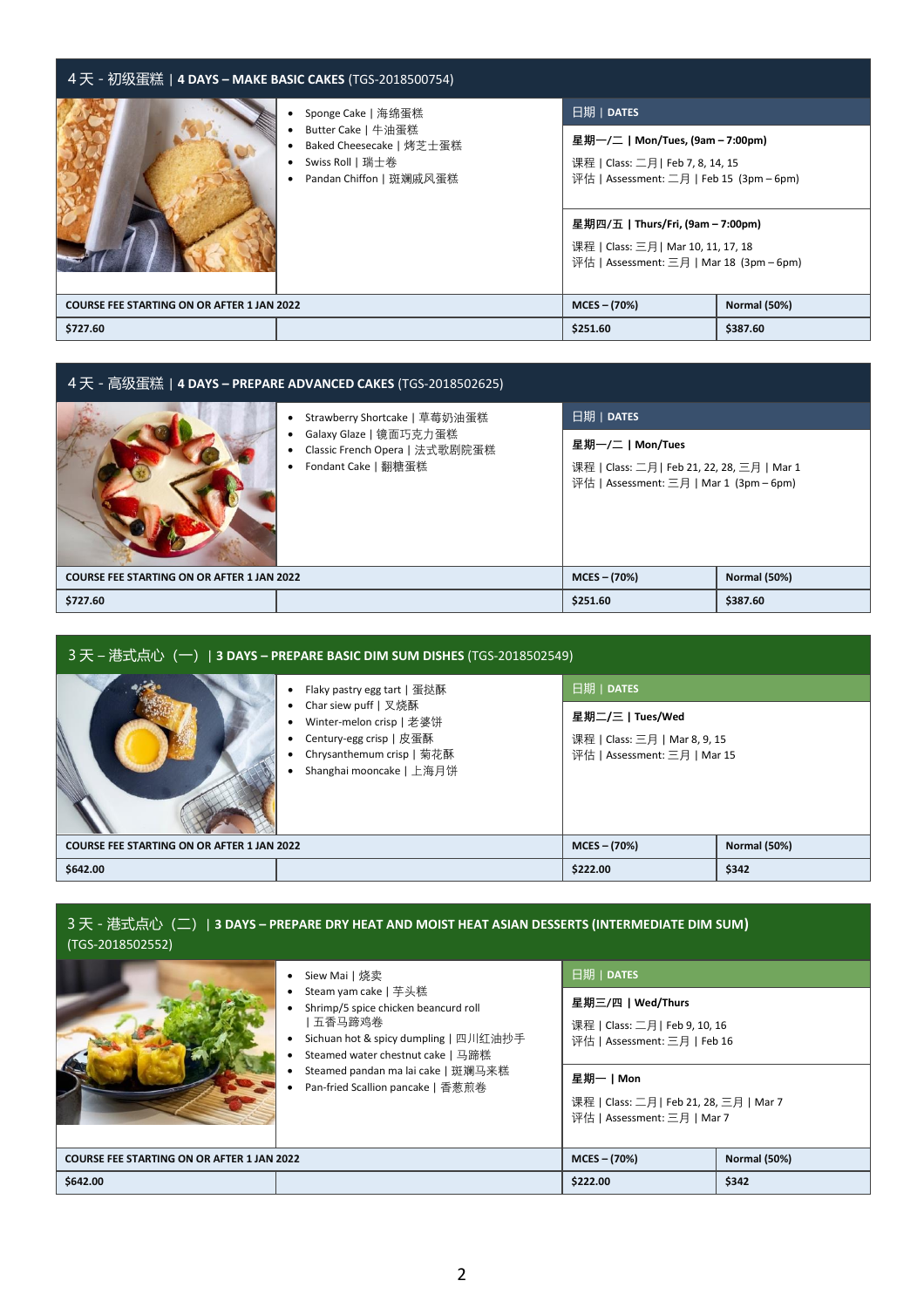| _3 天 - 港式点心(三)  3 DAYS – PREPARE ADVANCED DIM SUM DISHES (TGS-2018502547) |                                                                                                                                                                            |                                                                                                                                                                                          |                     |  |
|---------------------------------------------------------------------------|----------------------------------------------------------------------------------------------------------------------------------------------------------------------------|------------------------------------------------------------------------------------------------------------------------------------------------------------------------------------------|---------------------|--|
|                                                                           | Mantou   松软奶香馒头<br>Mandarin Rolls   花卷<br>Longevity buns   寿桃莲蓉包<br>Crystal dumplings   港式水晶饺<br>Various baos (chicken/char siew)<br>  港式鸡/叉烧包<br>Coriander dumpling   芫荽饺 | 日期   DATES<br>星期四/五   Thurs/Fri<br>课程   Class: 二月   Feb 11, 17, 18<br>评估   Assessment: 二月   Feb 18<br>星期三/四丨Wed/Thurs<br>课程   Class: 三月   Mar 10, 16, 17<br>评估   Assessment: 三月   Mar 17 |                     |  |
| <b>COURSE FEE STARTING ON OR AFTER 1 JAN 2022</b>                         |                                                                                                                                                                            | $MCES - (70%)$                                                                                                                                                                           | <b>Normal (50%)</b> |  |
| \$642.00                                                                  |                                                                                                                                                                            | \$222.00                                                                                                                                                                                 | \$342               |  |

| 4天 - 蛋挞、水果挞、苹果塔等   4 DAYS – MAKE TARTS AND SHORT-CRUST PASTRY (TGS-2018500760) |                                                                                                              |                                                                                        |                     |  |
|--------------------------------------------------------------------------------|--------------------------------------------------------------------------------------------------------------|----------------------------------------------------------------------------------------|---------------------|--|
|                                                                                | Shortbread   苏格兰酥饼                                                                                           | 日期   DATES                                                                             |                     |  |
|                                                                                | Apple/ Fruits Tarts   苹果/ 水果挞<br>Egg Tarts   蛋挞<br>Apple Crumble   苹果金宝<br>Lemon/ Chocolate Tarts   柠檬/ 巧克力塔 | 星期六/日   Sat/Sun<br>课程   Class: 三月   Mar 12, 13, 19, 20<br>评估   Assessment: 三月   Mar 20 |                     |  |
| <b>COURSE FEE STARTING ON OR AFTER 1 JAN 2022</b>                              |                                                                                                              | $MCES - (70%)$                                                                         | <b>Normal (50%)</b> |  |
| \$727.60                                                                       |                                                                                                              | \$251.60                                                                               | \$387.60            |  |

| 3天 - 饼干   3 DAYS - MAKE COOKIES (TGS-2018500761)  |                                                                                                                                                           |                                                                                    |                     |  |
|---------------------------------------------------|-----------------------------------------------------------------------------------------------------------------------------------------------------------|------------------------------------------------------------------------------------|---------------------|--|
|                                                   | Double Chocolate Lava   熔岩巧克力饼干                                                                                                                           | 日期   DATES                                                                         |                     |  |
|                                                   | Almond Biscotti   杏仁脆饼<br>Sea Salt Orange Macarons   海盐橙子马卡龙<br>Classic Viennese Matcha with<br>white chocolate   香甜抹茶曲奇饼干<br>Cherry shortbread   樱桃苏格兰酥饼 | 星期五丨Fri<br>课程   Class: 二月   Feb 25, 三月   Mar 4, 11<br>评估   Assessment: 三月   Mar 11 |                     |  |
| <b>COURSE FEE STARTING ON OR AFTER 1 JAN 2022</b> |                                                                                                                                                           | $MCES - (70%)$                                                                     | <b>Normal (50%)</b> |  |
| \$642.00                                          |                                                                                                                                                           | \$222.00                                                                           | \$342               |  |

| ,3 天 - 松饼和烤饼   <b>з DAYS – MAKE MUFFINS AND SCONES</b> (TGS-2018500759). |                                                                                                                                                                                                                 |                                                                                               |                     |  |
|--------------------------------------------------------------------------|-----------------------------------------------------------------------------------------------------------------------------------------------------------------------------------------------------------------|-----------------------------------------------------------------------------------------------|---------------------|--|
|                                                                          | Blueberry streusel Muffin   金宝酥粒蓝莓玛芬<br>Double chocolate Muffin   香浓巧克力玛芬<br>Cheesy polenta Muffin   芝士玉米糊玛芬<br>Cheddar and scallion scones   芝士香葱烤饼<br>Lemon scented scones   柠檬烤饼<br>Cranberry scones   蔓越莓烤饼 | 日期   DATES<br>星期一/二 Mon/Tues<br>课程   Class: 三月   Mar 7, 8, 14<br>评估   Assessment: 三月   Mar 14 |                     |  |
| <b>COURSE FEE STARTING ON OR AFTER 1 JAN 2022</b>                        |                                                                                                                                                                                                                 | $MCES - (70%)$                                                                                | <b>Normal (50%)</b> |  |
| \$642.00                                                                 |                                                                                                                                                                                                                 | \$222.00                                                                                      | \$342               |  |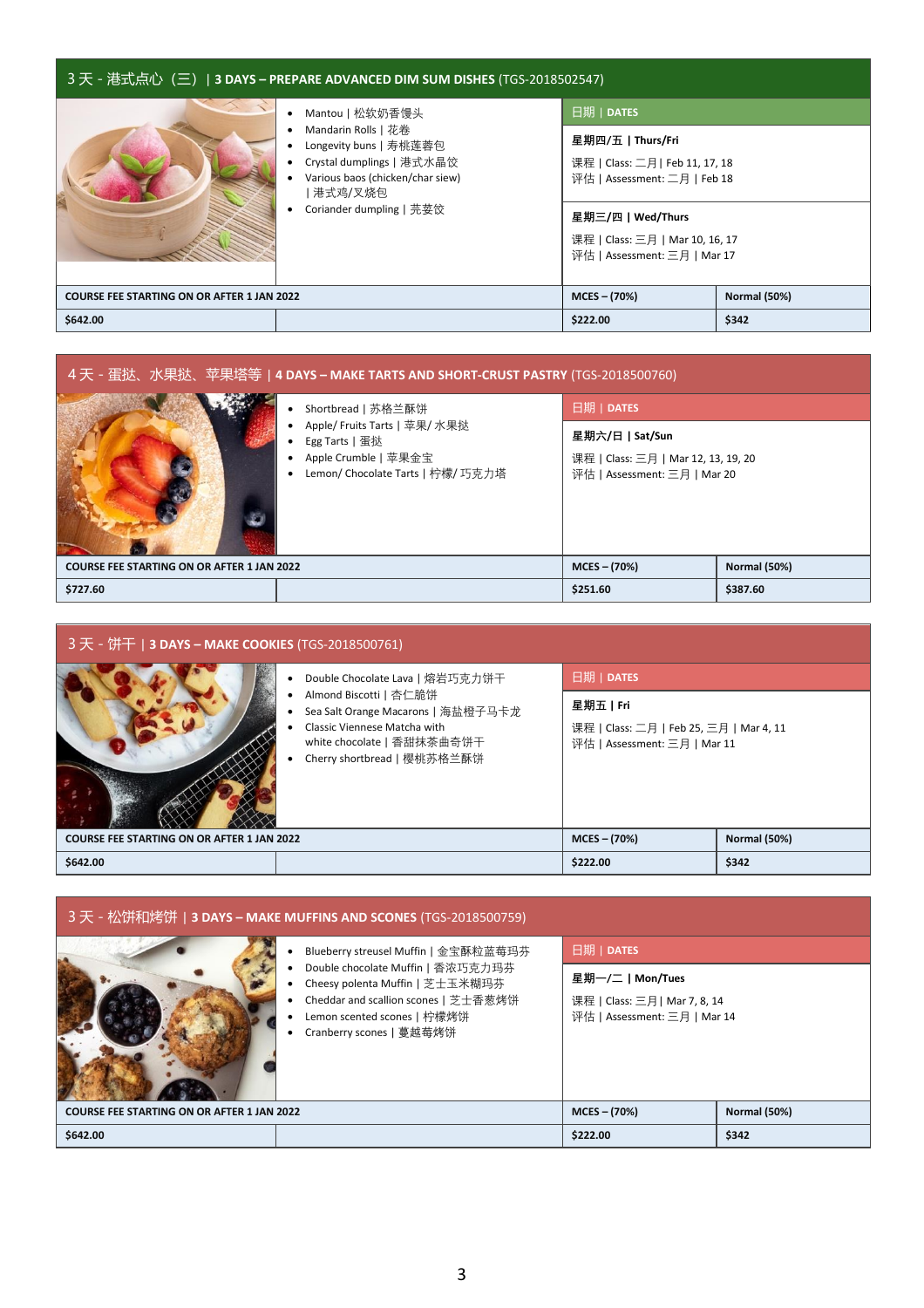| 3天 - 法式泡芙   3 DAYS - MAKE CHOUX PASTRIES (TGS-2019503497) |                                                                                                                                                             |                                                                                                                                                                               |                     |
|-----------------------------------------------------------|-------------------------------------------------------------------------------------------------------------------------------------------------------------|-------------------------------------------------------------------------------------------------------------------------------------------------------------------------------|---------------------|
|                                                           | Craquelin (Durian/ Cempedak)<br> 脆皮泡芙 (榴莲/尖不辣)<br>Gourmet Lychee Éclair   精致荔枝闪电泡芙<br>Paris Brest   车轮泡芙<br>Religieuse   修女泡芙<br>Mini Croquembouche   迷你泡芙塔 | 日期   DATES<br>星期四/五丨Thurs/Fri<br>课程   Class: 二月   Feb 11, 17, 18<br>评估   Assessment: 二月   Feb 18<br>星期日丨Sun<br>课程   Class: 三月   Mar 6, 13, 20<br>评估   Assessment: 三月   Mar 20 |                     |
| <b>COURSE FEE STARTING ON OR AFTER 1 JAN 2022</b>         |                                                                                                                                                             | $MCES - (70%)$                                                                                                                                                                | <b>Normal (50%)</b> |
| \$642.00                                                  |                                                                                                                                                             | \$222.00                                                                                                                                                                      | \$342               |

| 3 天 - 法式牛角、丹麦酥皮面包   <b>3 DAYS – MAKE YEAST-RAISED PASTRIES</b> (TGS-2019503479) |                                                                                                                                                                                           |                                                                                     |                     |
|---------------------------------------------------------------------------------|-------------------------------------------------------------------------------------------------------------------------------------------------------------------------------------------|-------------------------------------------------------------------------------------|---------------------|
|                                                                                 | Croissants (Plain, Cheese, Almond)<br>  法式牛角面包 (原味,芝士,杏仁)<br>Pain Au Chocolat   法式巧克力面包<br>Sultana Danish   丹麦酥皮面包<br>Cinnamon Roll   肉桂卷<br>Vanilla Custard   熊爪酥皮面包<br>(Items may vary) | 日期   DATES                                                                          |                     |
|                                                                                 |                                                                                                                                                                                           | 星期六/日   Sat/Sun<br>课程   Class: 一月   Jan 15, 16, 22<br>评估   Assessment: 一月   Jan 22  |                     |
|                                                                                 |                                                                                                                                                                                           | 星期三/四   Wed/Thurs<br>课程   Class: 二月   Feb 9, 10, 16<br>评估   Assessment: 二月   Feb 16 |                     |
|                                                                                 |                                                                                                                                                                                           | 星期日丨Sun<br>课程   Class: 二月   Feb 13, 20, 27<br>评估   Assessment: 二月   Feb 27          |                     |
| <b>COURSE FEE STARTING ON OR AFTER 1 JAN 2022</b>                               |                                                                                                                                                                                           | $MCES - (70%)$                                                                      | <b>Normal (50%)</b> |
| \$642.00                                                                        |                                                                                                                                                                                           | \$222.00                                                                            | \$342               |

| 3 天 - 欧式酥皮糕点   <b>3 DAYS – MAKE PUFF PASTRIES</b> (TGS-2019503498) |                                                                                                                                                                                                  |                                                                                                                             |       |
|--------------------------------------------------------------------|--------------------------------------------------------------------------------------------------------------------------------------------------------------------------------------------------|-----------------------------------------------------------------------------------------------------------------------------|-------|
| <b>COURSE FEE STARTING ON OR AFTER 1 JAN 2022</b>                  | Pithivier   国王派<br>Pineapple and Peach Jalousie<br>凤梨桃子酥皮点心<br>Pear Turnover   梨子酥皮角<br>Chicken Curry Puff   鸡肉咖喱角<br>Tomato and Duo Cheese Tart   番茄芝士挞<br>Palmiers   法国蝴蝶酥<br>(Items may vary) | 日期   DATES<br>星期二/三丨Tues/Wed<br>课程   Class: 二月   Feb 22, 23, 三月   Mar 1<br>评估   Assessment: 三月   Mar 1<br>星期四/五   Thurs/Fri |       |
|                                                                    |                                                                                                                                                                                                  | 课程   Class: 三月   Mar 24, 25, 四月   Apr 1<br>评估   Assessment: 四月   Apr 1<br><b>Normal (50%)</b><br>$MCES - (70%)$             |       |
|                                                                    |                                                                                                                                                                                                  |                                                                                                                             |       |
| \$642.00                                                           |                                                                                                                                                                                                  | \$222.00                                                                                                                    | \$342 |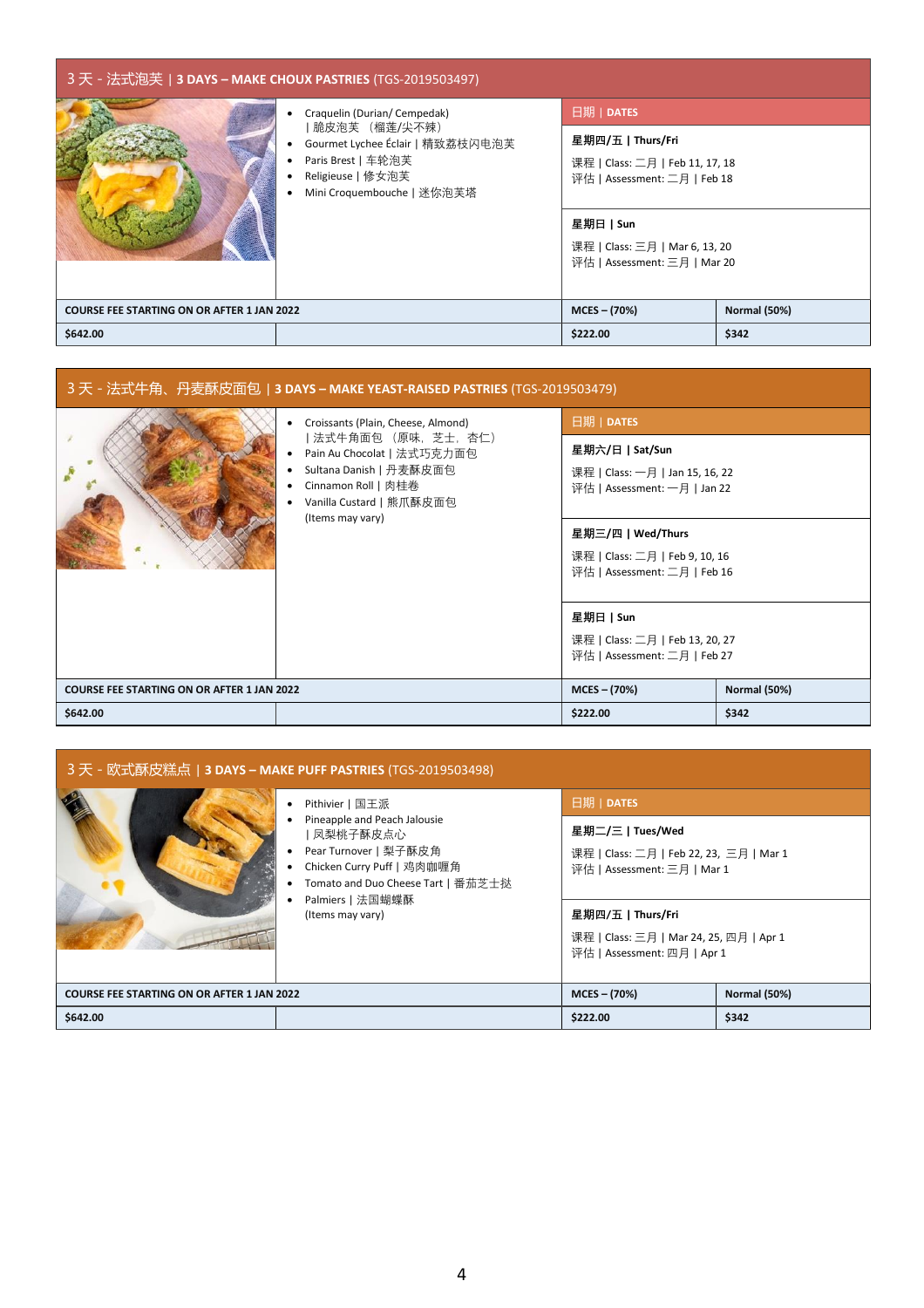| 3 天 - 基本马来糕点   <b>3 DAYS – PREPARE BASIC MALAY DESSERTS</b> (TGS-2020504748) |                                                                                                                                          |                                                                                     |                     |
|------------------------------------------------------------------------------|------------------------------------------------------------------------------------------------------------------------------------------|-------------------------------------------------------------------------------------|---------------------|
|                                                                              | Pisang Goreng Kipas 炸香蕉<br>Ondeh Ondeh 椰丝球<br>Bubur Pulut Hitam 椰浆黑糯米粥<br>Bingka Ubi 烤木薯糕<br>Kueh Dadar 香兰椰丝卷<br>Pandan Kueh Salat 香兰沙拉糕 | 日期   DATES                                                                          |                     |
|                                                                              |                                                                                                                                          | 星期四/五   Thurs /Fri<br>课程   Class: 三月   Mar 24,25,31<br>评估   Assessment: 三月   Mar 31 |                     |
| <b>COURSE FEE STARTING ON OR AFTER 1 JAN 2022</b>                            |                                                                                                                                          | $MCES - (70%)$                                                                      | <b>Normal (50%)</b> |
| \$642.00                                                                     |                                                                                                                                          | \$222.00                                                                            | \$342               |

| 3天 – 基本娘惹美食   3 DAYS – PREPARE BASIC PERANAKAN CUISINES (TGS-2020504927) |                                                                                                                             |                                                                                |                     |
|--------------------------------------------------------------------------|-----------------------------------------------------------------------------------------------------------------------------|--------------------------------------------------------------------------------|---------------------|
|                                                                          | Achar 亚杂菜<br>Nyonya Mee Siam 娘惹米暹<br>Kapitan Chicken Curry 甲必丹咖喱鸡<br>Nyonya popiah 娘惹薄饼<br>Pie Tie 娘惹小金杯<br>Sugee Cake 苏芝蛋糕 | 日期   DATES                                                                     |                     |
|                                                                          |                                                                                                                             | 星期六   Sat<br>课程   Class: 二月   Feb 12, 19, 26<br>评估   Assessment: 二月   Feb 26   |                     |
|                                                                          |                                                                                                                             | 星期三/四丨Wed/Thurs<br>课程   Class: 三月   Mar 2, 3, 9<br>评估   Assessment: 三月   Mar 9 |                     |
| <b>COURSE FEE STARTING ON OR AFTER 1 JAN 2022</b>                        |                                                                                                                             | $MCES - (70%)$                                                                 | <b>Normal (50%)</b> |
| \$642.00                                                                 |                                                                                                                             | \$222.00                                                                       | \$342               |

| _3 天 -高级娘惹美食   <b>3 DAYS – PREPARE ADVANCED PERANAKAN CUISINES</b> (TGS- 2020504989)                          |                                                                                     |                                                                                             |                     |
|---------------------------------------------------------------------------------------------------------------|-------------------------------------------------------------------------------------|---------------------------------------------------------------------------------------------|---------------------|
| Pongteh Chicken 娘惹焖豆酱鸡<br>٠<br>Ngoh Hiang 五香<br>Otak Otak 乌达<br>Rempah Udang 娘惹香辣虾糯米卷<br>Kueh Lapis Legit 千层糕 |                                                                                     | 日期   DATES                                                                                  |                     |
|                                                                                                               |                                                                                     | 星期四/五   Thurs/Fri<br>课程   Class: 二月   Feb 24, 25, 三月   Mar 4<br>评估   Assessment: 三月   Mar 4 |                     |
|                                                                                                               |                                                                                     | 星期六   Sat<br>课程   Class: 三月   Mar 5, 12, 19<br>评估   Assessment: 三月   Mar 19                 |                     |
|                                                                                                               | 星期二/三   Tues/Wed<br>课程   Class: 三月   Mar 15, 22, 23<br>评估   Assessment: 三月   Mar 23 |                                                                                             |                     |
|                                                                                                               |                                                                                     | 星期日   Sun<br>课程   Class: 三月   Mar 27, 四月   Apr 3, 10<br>评估   Assessment: 四月   Apr 10        |                     |
| <b>COURSE FEE STARTING ON OR AFTER 1 JAN 2022</b>                                                             |                                                                                     | $MCES - (70%)$                                                                              | <b>Normal (50%)</b> |
| \$727.60                                                                                                      |                                                                                     | \$251.60                                                                                    | \$387.60            |